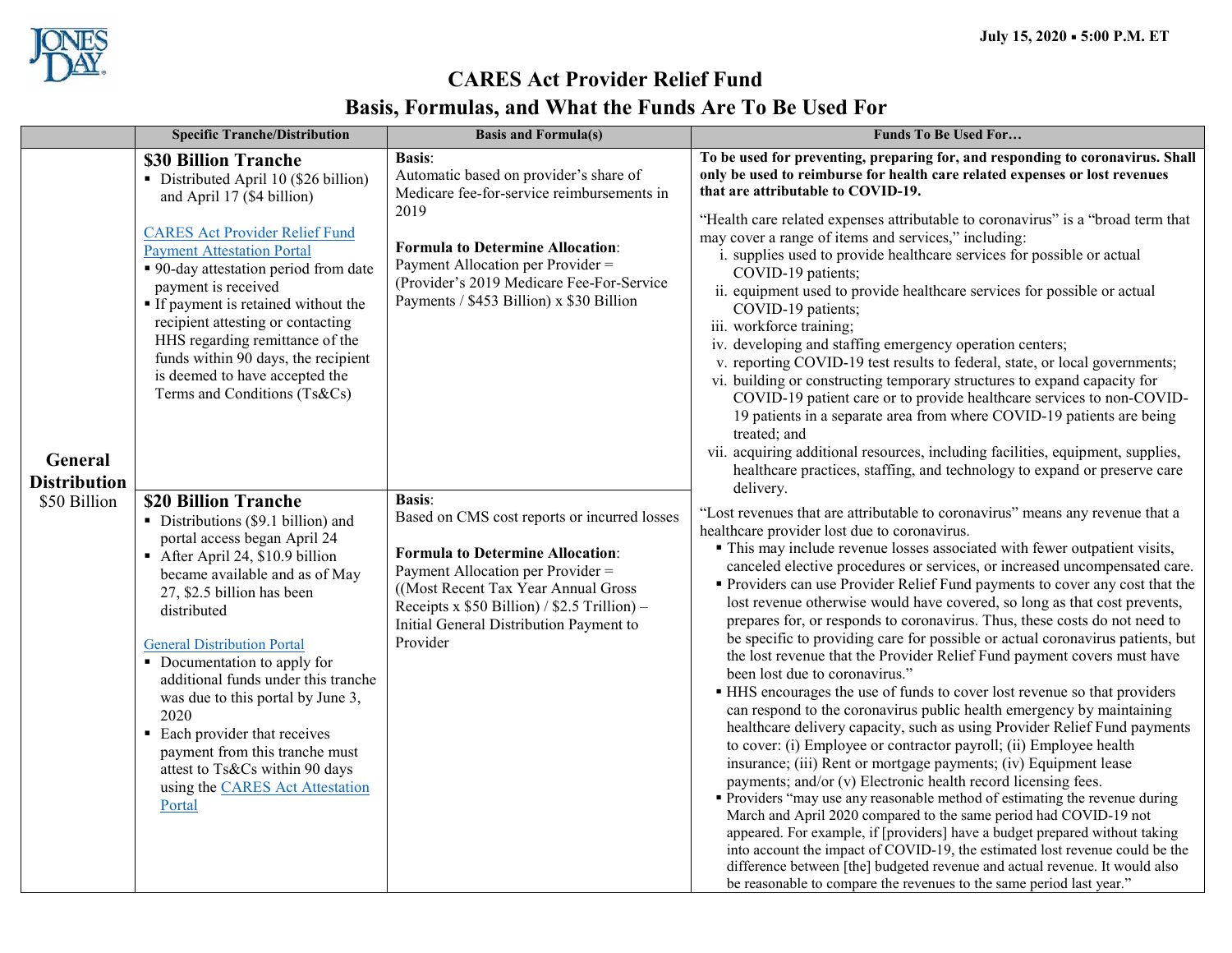|                                                              | <b>Specific Distribution</b>                                                                                                                                                                                                                                                                                                                                                                                                               | <b>Basis/Formula</b>                                                                                                                                                                                                                                                                                                                                                                                                                                                                                                                                                                                                                                                                                                                                                                                                                                                                                                                                                                                                                                                                                                                                                                                                                                                                                         | <b>Funds To Be Used For</b>                                                                                                                                                                                                                   |
|--------------------------------------------------------------|--------------------------------------------------------------------------------------------------------------------------------------------------------------------------------------------------------------------------------------------------------------------------------------------------------------------------------------------------------------------------------------------------------------------------------------------|--------------------------------------------------------------------------------------------------------------------------------------------------------------------------------------------------------------------------------------------------------------------------------------------------------------------------------------------------------------------------------------------------------------------------------------------------------------------------------------------------------------------------------------------------------------------------------------------------------------------------------------------------------------------------------------------------------------------------------------------------------------------------------------------------------------------------------------------------------------------------------------------------------------------------------------------------------------------------------------------------------------------------------------------------------------------------------------------------------------------------------------------------------------------------------------------------------------------------------------------------------------------------------------------------------------|-----------------------------------------------------------------------------------------------------------------------------------------------------------------------------------------------------------------------------------------------|
| Medicaid<br><b>Distribution</b><br>\$15 Billion<br>(approx.) | Medicaid & Children's Health<br><b>Insurance Program (CHIP)</b><br><b>Distribution</b><br>\$15 billion (approximately)<br><b>Enhanced Provider Relief Fund Payment</b><br>Portal<br>Providers must submit documentation<br>reflecting annual patient revenue<br>information to receive a payment<br>• Documentation is due by July 20<br>90 days for attestation                                                                           | <b>Basis:</b><br>Eligible providers that participate in state Medicaid and CHIP programs and have not<br>received a payment from the Provider Relief Fund General Distribution. Payment is<br>dependent on provider submission of patient revenue information<br><b>Formula(s) to Determine Allocation:</b><br>Payment Allocation per Provider = 2% (Gross Revenues x Percent of Gross Revenues<br>from Patient Care)*<br>*For CY 2017 or 2018 or 2019 as selected by applicant                                                                                                                                                                                                                                                                                                                                                                                                                                                                                                                                                                                                                                                                                                                                                                                                                              | To be used for preventing, preparing for, and<br>responding to coronavirus. Shall only be used to<br>reimburse for health care related expenses or<br>lost revenues that are attributable to COVID-19<br>■ See above for definition of terms  |
|                                                              | <b>High-Impact Distribution</b><br>\$12 billion<br>• Distribution began May 7 to 395<br>hospitals (based on admissions data<br>between January 1 and April 10)<br>Note: An additional distribution of \$10<br>billion will be paid out to account for<br>admissions through June 10<br>Providers needed to submit updated data<br>to the TeleTracking portal by June 15<br>90 days for attestation<br>(using CARES Act Attestation Portal) | <b>Basis:</b><br>Hospitals with 100 or more COVID-19 admissions between January 1 and April 10<br>based on information submitted to HHS<br><b>Formulas to Determine Allocation:</b><br>\$10 Billion to 395 High-Impact Hospitals<br>Payment Allocation per Hospital = Number of COVID-19 Admissions (must<br>be more than 100) x \$76,975<br>\$2 Billion to 395 High-Impact Hospitals with Medicare Disproportionate Share<br>• Additional Payment Allocation per Hospital = \$2 Billion x (Hospital Medicare<br>Funding / Sum of Medicare Funding for 395 Hospitals)<br>Note: HHS has not yet set the allocation methodology for the additional \$10 billion<br>distribution being paid out to account for admissions through June 10 but has stated it<br>will take into account prior high-impact payments.                                                                                                                                                                                                                                                                                                                                                                                                                                                                                               | To be used for preventing, preparing for, and<br>responding to coronavirus. Shall only be used to<br>reimburse for health care related expenses or<br>lost revenues that are attributable to COVID-19.<br>■ See above for definition of terms |
| <b>Targeted</b><br><b>Allocations</b><br>\$50 Billion        | <b>Rural Distribution</b><br>\$10 billion<br>• Distributions began May 6 to almost<br>4,000 rural providers<br>\$1 billion<br>· Distributions began July 10<br>to specialty rural hospitals, urban<br>hospitals with certain rural Medicare<br>designations, and hospitals in small<br>metropolitan areas.<br>90 days for attestation<br>(using CARES Act Attestation Portal)                                                              | <b>Basis:</b><br>Rural providers, including rural acute care general hospitals and Critical Access<br>Hospitals, Rural Health Clinics, and Community Health Centers located in rural areas,<br>based on operating expenses and type of facility<br><b>Formulas to Determine Allocation:</b><br>Rural Acute Care Hospitals and Critical Access Hospitals<br>Payment Allocation per Hospital = Graduated Base Payment* + 1.97% of the<br>Hospital's Operating Expenses<br>*Base payments ranged between \$1 million to \$3 million<br>Independent Rural Health Clinics (RHC)<br>Payment Allocation per Independent RHC = $$100,000$ per clinic site + 3.6% of<br>the RHC's Operating Expenses<br>Community Health Centers (CHC)<br>Payment Allocation per CHC = $$100,000$ per rural clinic site<br>Note: HHS has not yet announced the formula(s) utilized for the additional \$1 billion<br>allocation. To date, they have stated in a press release that they expanded the existing<br>payment formula to include certain special rural Medicare designation hospitals in urban<br>areas as well as others who provide care in smaller non-rural communities-with<br>payments ranging from \$100,000 to \$4,500,000 for rural designated providers and<br>\$100,000 to \$2,000,000 for the other providers. | To be used for preventing, preparing for, and<br>responding to coronavirus. Shall only be used to<br>reimburse for health care related expenses or<br>lost revenues that are attributable to COVID-19.<br>See above for definition of terms   |

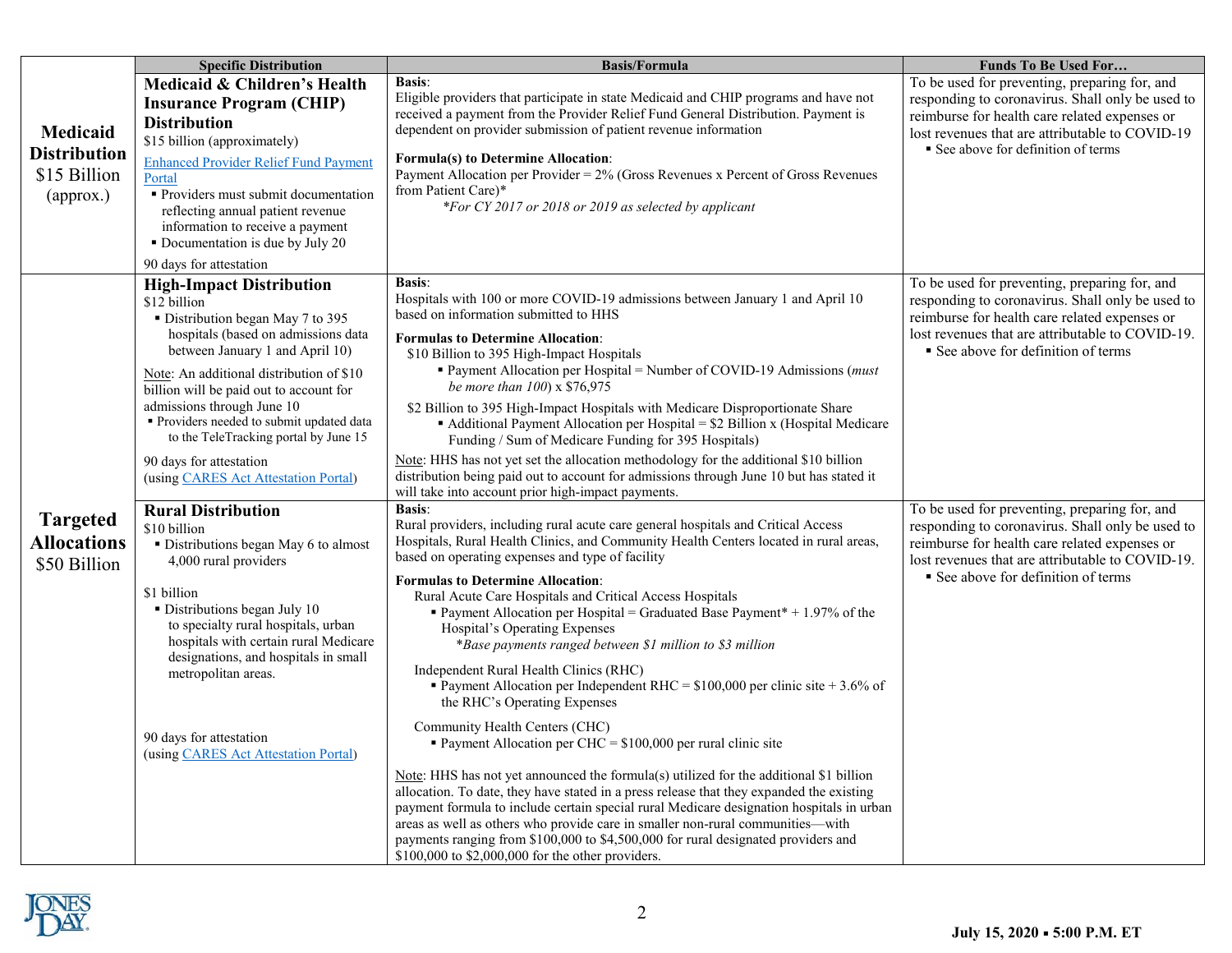| <b>Skilled Nursing Facilities</b><br><b>Distribution</b><br>\$4.9 billion<br>• Distributions began May 22 to over<br>13,000 certified SNFs<br>90 days for attestation<br>(using CARES Act Attestation Portal)                                   | <b>Basis:</b><br>Skilled nursing facilities with 6 or more certified beds, based on both a fixed basis and<br>variable basis<br><b>Formula to Determine Allocation:</b><br>Payment Allocation per Facility = Fixed Payment of \$50,000 + \$2,500 per Certified Bed<br>(facilities must have 6 or more certified beds)                                                                                                                                                                                                                                                                                                                                                                                                                                                                                                                                                                                                                                                                                                                                                                                                                                                                                                                                                                                                          | To be used for preventing, preparing for, and<br>responding to coronavirus. Shall only be used to<br>reimburse for health care related expenses or<br>lost revenues that are attributable to COVID-19.<br>See above for definition of terms |
|-------------------------------------------------------------------------------------------------------------------------------------------------------------------------------------------------------------------------------------------------|--------------------------------------------------------------------------------------------------------------------------------------------------------------------------------------------------------------------------------------------------------------------------------------------------------------------------------------------------------------------------------------------------------------------------------------------------------------------------------------------------------------------------------------------------------------------------------------------------------------------------------------------------------------------------------------------------------------------------------------------------------------------------------------------------------------------------------------------------------------------------------------------------------------------------------------------------------------------------------------------------------------------------------------------------------------------------------------------------------------------------------------------------------------------------------------------------------------------------------------------------------------------------------------------------------------------------------|---------------------------------------------------------------------------------------------------------------------------------------------------------------------------------------------------------------------------------------------|
| <b>Indian Health Service</b><br><b>Distribution</b><br>\$500 million<br>• Distributions began May 29 to<br>approximately 300 IHS programs<br>90 days for attestation<br>(using CARES Act Attestation Portal)                                    | <b>Basis:</b><br>Tribal Hospitals, Clinics, and Urban Health Centers, based on operating expenses<br><b>Formula to Determine Allocation:</b><br>IHS and Tribal Hospitals<br>• Payment Allocation per Hospital = $$2.81$ Million + 3% of Total Operating<br>Expenses<br>IHS and Tribal Clinics and Programs<br>Payment Allocation per Clinic/Program = $$187,000 + 5\%$ (Estimated<br>Service Population x Average Cost per User)<br><b>IHS Urban Programs</b><br>Payment Allocation per Program = $$181,000 + 6%$ (Estimated Service<br>Population x Average Cost per User)                                                                                                                                                                                                                                                                                                                                                                                                                                                                                                                                                                                                                                                                                                                                                    | To be used for preventing, preparing for, and<br>responding to coronavirus. Shall only be used to<br>reimburse for health care related expenses or<br>lost revenues that are attributable to COVID-19.<br>See above for definition of terms |
| <b>Safety Net Hospital</b><br><b>Distribution</b><br>\$10 billion<br>• Distribution began June 9<br>\$3 billion<br>· Distribution began June 10<br>· This allocation was to safety net<br>acute care facilities only<br>90 days for attestation | <b>Basis:</b><br>Eligible safety net hospitals serving a disproportionate number of Medicaid patients<br>or providing large amounts of uncompensated care.<br>Qualifying acute care facilities will have:<br>A Medicare Disproportionate Payment Percentage (DPP) of 20.2% or<br>greater;<br>Average Uncompensated Care per bed of at least \$25,000; and<br>• Profitability of 3.0% or less, as reported to CMS in its 2018 Cost Reports.<br>Qualified children's hospitals will have:<br>A Medicaid-Only Ratio of 20.2% or greater; and<br>• Profitability of 3.0% or less, as reported to CMS in its 2018 Cost Reports.<br>Using the CMS cost report, profitability was determined by calculating the sum of<br>net patient revenue + total other income. The net income was then divided by the<br>sum net patient revenue and total other income.<br><b>Formula to Determine Allocation:</b><br>Payment Allocation per Hospital = (Hospital's Facility Score* / Cumulative Facility<br>Scores across All Safety Net Hospitals) x \$10 Billion<br>*Acute Care Facility Score = Number of facility beds x DPP Score<br>*Children's Hospital Score = Number of facility beds x Medicaid-Only Ratio<br>Note: Each recipient will receive a minimum distribution of \$5 million and a<br>maximum distribution of \$50 million. | To be used for preventing, preparing for, and<br>responding to coronavirus. Shall only be used to<br>reimburse for health care related expenses or<br>lost revenues that are attributable to COVID-19.<br>See above for definition of terms |

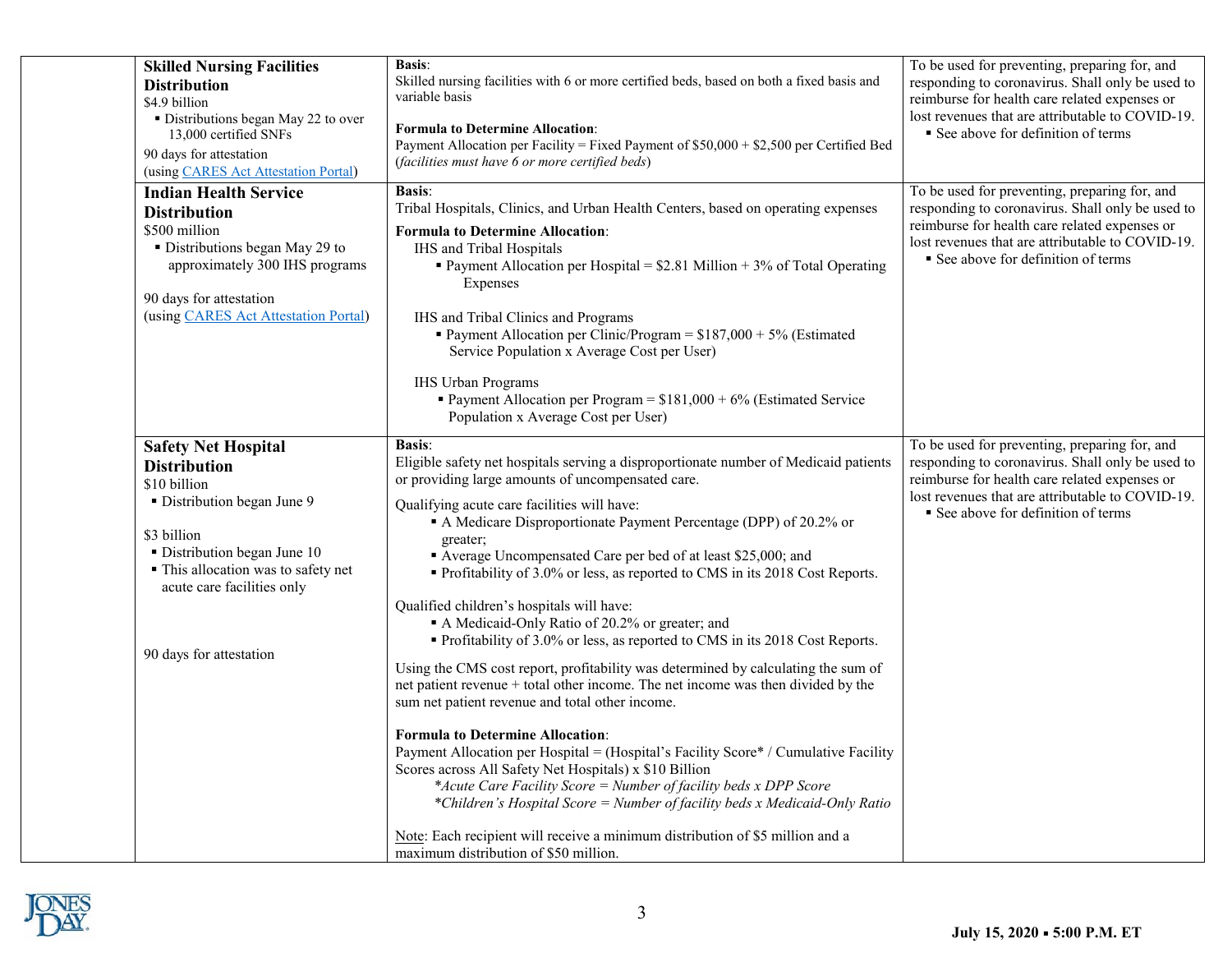| <b>Dental Distribution</b><br><b>Undetermined Amount</b><br>Announced July 10<br>• Dentists have until July 24 to apply<br>for funding through the Enhanced<br>Provider Relief Fund Payment Portal        | <b>Basis:</b><br>Not yet announced.<br>Formula:<br>HHS stated that it "has not determined the methodology for the dental allocation at<br>this time, but will share additional information in the future."                                                                                                                                                                                                                                                                                                                                                                                                                                                                                                                                         | To be used for preventing, preparing for, and<br>responding to coronavirus. Shall only be used to<br>reimburse for health care related expenses or<br>lost revenues that are attributable to COVID-19<br>See above for definition of terms                                                                                                                                                                                                                                                                                                                                                                                                                                                                                                                                                                                                                                                                                                                                                                                                                                                                                                                                                                                                         |
|-----------------------------------------------------------------------------------------------------------------------------------------------------------------------------------------------------------|----------------------------------------------------------------------------------------------------------------------------------------------------------------------------------------------------------------------------------------------------------------------------------------------------------------------------------------------------------------------------------------------------------------------------------------------------------------------------------------------------------------------------------------------------------------------------------------------------------------------------------------------------------------------------------------------------------------------------------------------------|----------------------------------------------------------------------------------------------------------------------------------------------------------------------------------------------------------------------------------------------------------------------------------------------------------------------------------------------------------------------------------------------------------------------------------------------------------------------------------------------------------------------------------------------------------------------------------------------------------------------------------------------------------------------------------------------------------------------------------------------------------------------------------------------------------------------------------------------------------------------------------------------------------------------------------------------------------------------------------------------------------------------------------------------------------------------------------------------------------------------------------------------------------------------------------------------------------------------------------------------------|
| <b>Uninsured Patients -</b><br><b>Treatment</b><br><b>Undetermined Amount</b>                                                                                                                             | <b>Basis:</b><br>Health care providers who have provided treatment for uninsured individuals with a<br>COVID-19 diagnosis on or after February 4, 2020, who have registered and<br>submitted claims for reimbursement through the Uninsured Portal.<br>Claims for reimbursement will be priced as follows:<br>Reimbursement will be based on current year Medicare fee schedule rates<br>except where otherwise noted.<br>Reimbursement will be based on incurred date of service.<br>• Publication of new codes and updates to existing codes will be made in<br>accordance with CMS.<br>• For any new codes where a CMS published rate does not exist, claims will be<br>held until CMS publishes corresponding reimbursement information.       | To be used for the provision of care or treatment<br>related to positive diagnoses of COVID-19 for<br>individuals who do not have any health care<br>coverage at the time the services were provided.<br>As such, items or services where the dates of<br>service occurred on February 4, 2020 or later,<br>and all such items and services for which<br>payment is sough were medically necessary for<br>care or treatment of COVID-19 and/or its<br>complications.                                                                                                                                                                                                                                                                                                                                                                                                                                                                                                                                                                                                                                                                                                                                                                               |
| <b>Uninsured Patients-</b><br><b>Testing (FFCRA)</b><br>\$1 billion<br>Note: The PPPHCEA also appropriated<br>\$1 billion to reimburse providers for<br>conducting COVID-19 testing for the<br>uninsured. | <b>Basis:</b><br>Health care providers who have conducted COVID-19 testing for uninsured<br>individuals with a COVID-19 diagnosis on or after February 4, 2020, who have<br>registered and submitted claims for reimbursement through the Uninsured Portal.<br>Claims for reimbursement will be priced as follows:<br>Reimbursement will be based on current year Medicare fee schedule rates<br>except where otherwise noted.<br>Reimbursement will be based on incurred date of service.<br>• Publication of new codes and updates to existing codes will be made in<br>accordance with CMS.<br>For any new codes where a CMS published rate does not exist, claims will be<br>held until CMS publishes corresponding reimbursement information. | To be used for COVID-19 Testing and<br>COVID-19 related expenses.<br>"COVID-19 Testing" means:<br>An in vitro diagnostic test defined in section<br>809.3 of title 21, Code of Federal Regulations<br>(or successor regulations) for the detection of<br>SARS– CoV–2 or the diagnosis of the virus that<br>causes COVID-19, and the administration of<br>such a test, that:<br>Is approved, cleared, or authorized under<br>section $510(k)$ , 513, 515, or 564 of the<br>Federal Food, Drug, and Cosmetic Act (21<br>U.S.C. $360(k)$ , $360c$ , $360e$ , $360bbb-3$ );<br>• The developer has requested, or intends to<br>request, emergency use authorization under<br>section 564 of the Federal Food, Drug, and<br>Cosmetic Act (21 U.S.C. 360bbb-3), unless<br>and until the emergency use authorization<br>request under such section 564 has been<br>denied or the developer of such test does<br>not submit a request under such section<br>within a reasonable timeframe;<br>Is developed in and authorized by a State<br>that has notified the Secretary of Health and<br>Human Services of its intention to review<br>tests intended to diagnose COVID-19; or<br>• Other test that the Secretary determines<br>appropriate in guidance. |